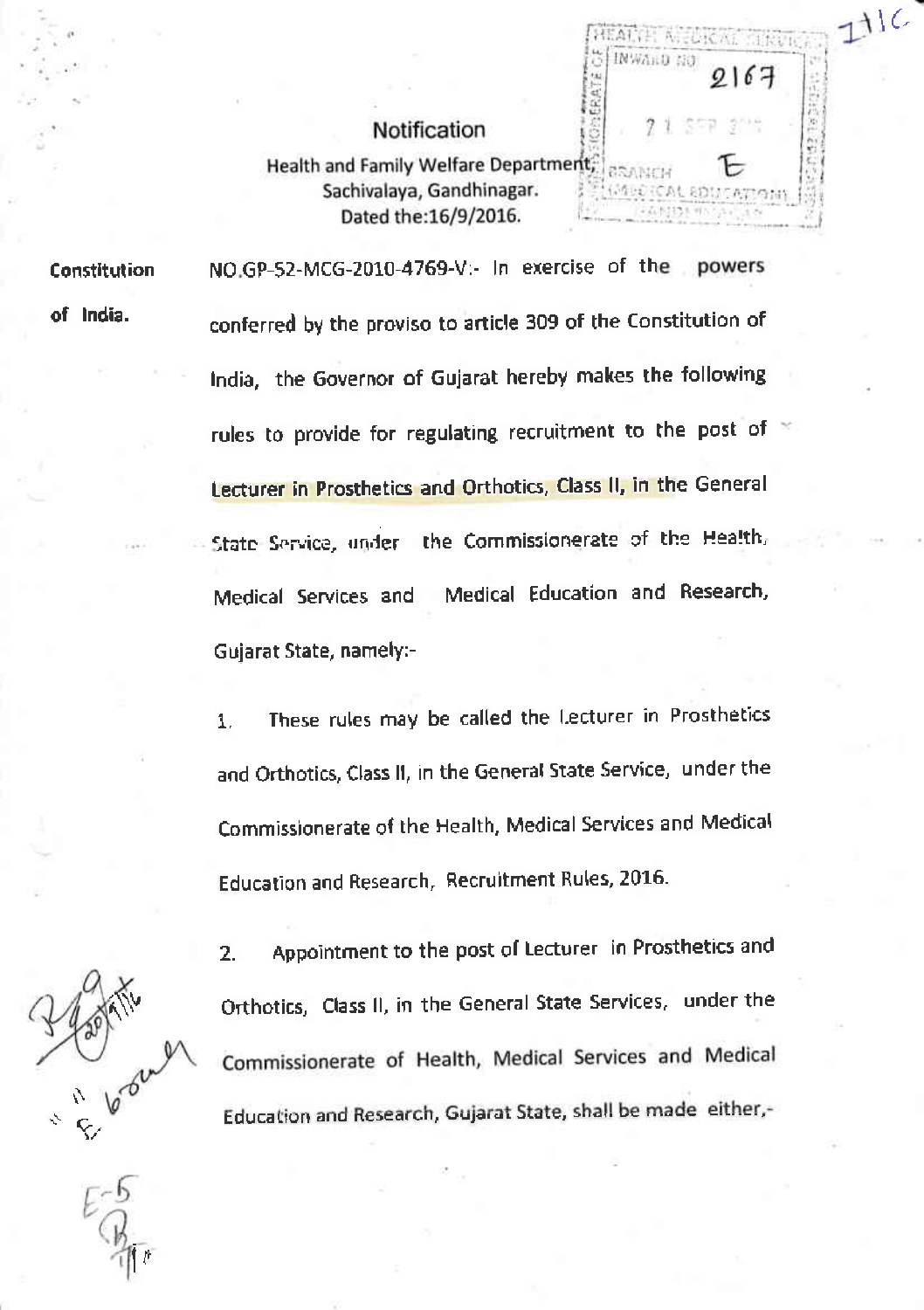$(a)$ by promotion of a person of proved merit and efficiency from amongst the persons, who,-

have worked for not less than five years in the cadre of  $\{ij\}$ Workshop Manager, Class II, in Prosthetics and Orthotics College under the Commissionerate of the Health, Medical Services and Medical Education and Research, Gujarat State;

possess an aducational qualifications as prescribed in 備 clause (b) of rule (3) for direct selection; and

(iii) have passed the qualifying examination for computer knowledge in accordance with the provisions of the Gujarat Civil Services Computer Competency **Training** and Examination Rules, 2006:

Provided that where the appointing authority is satisfied that a person having the experience specified in subclause (i) above is not available for promotion and it is necessary in the public interest to fill up the post by promotion even of a person having experience for a lesser period; it may, for reasons to be recorded in writing, promote

 $2.$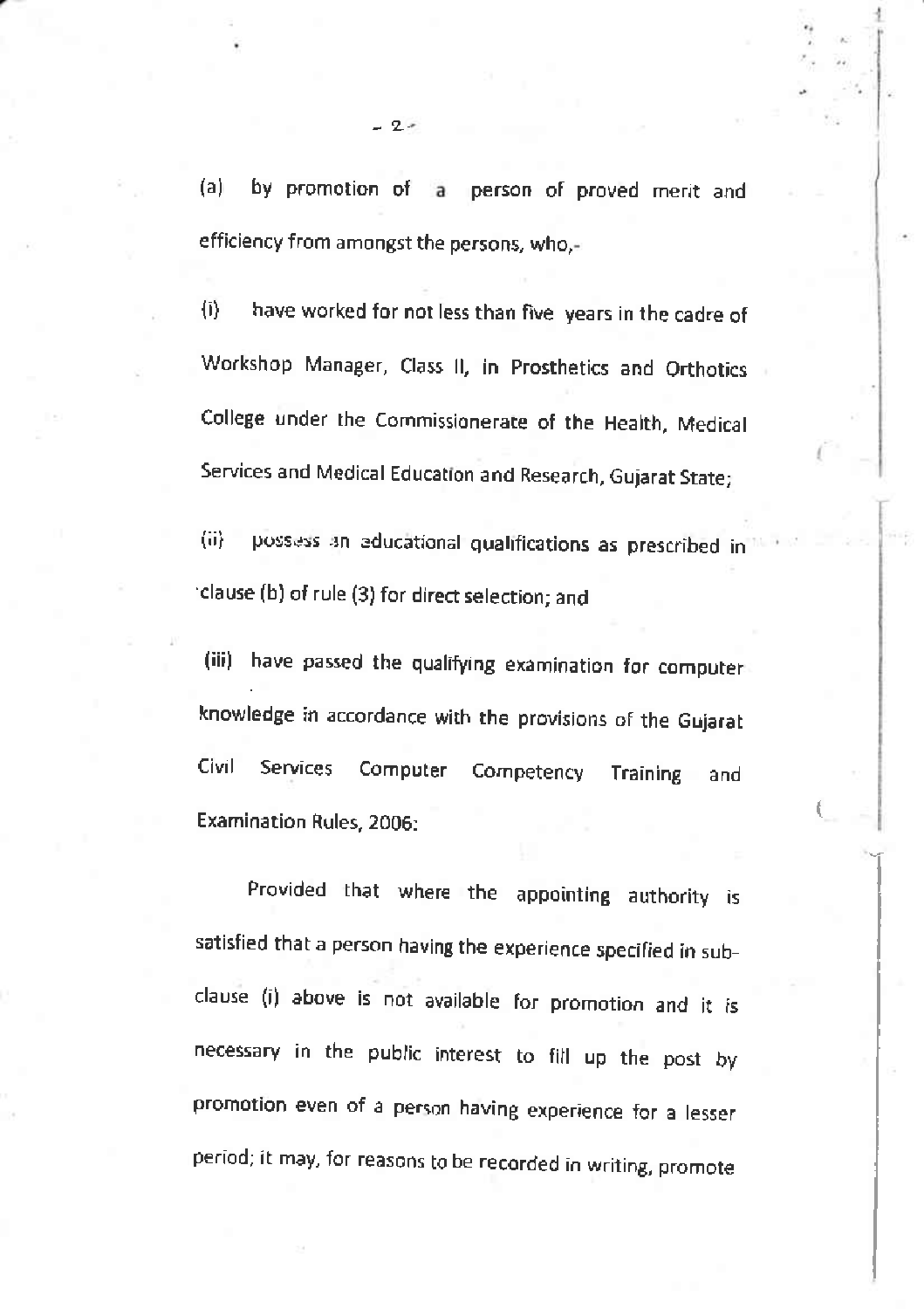such person who possesses experience of a period of not less than two-third of the period specified in sub-clause(i) above; or

13)C

by direct selection.  $(b)$ 

To be eligible for appointment by direct selection to the 3. post mentioned in rule 2, a candidate shall,-

not be more than 38 years of age:  $(a)$ 

Provided that the upper age limit may be relaxed in favour of a candidate who is already in the service of the Government of Gujarat in accordance with the provisions of the Gujarat Civil Services Classification and Recruitment (General) Rules, 1967.

Provided further that nothing contained in clause (b) of sub-rule (9) of rule 8 of the Gujarat Civil Services Classification and Recruitment (General) Rules, 1967 shall be applicable in so far as relaxation of upper age limit as prescribed above is concerned.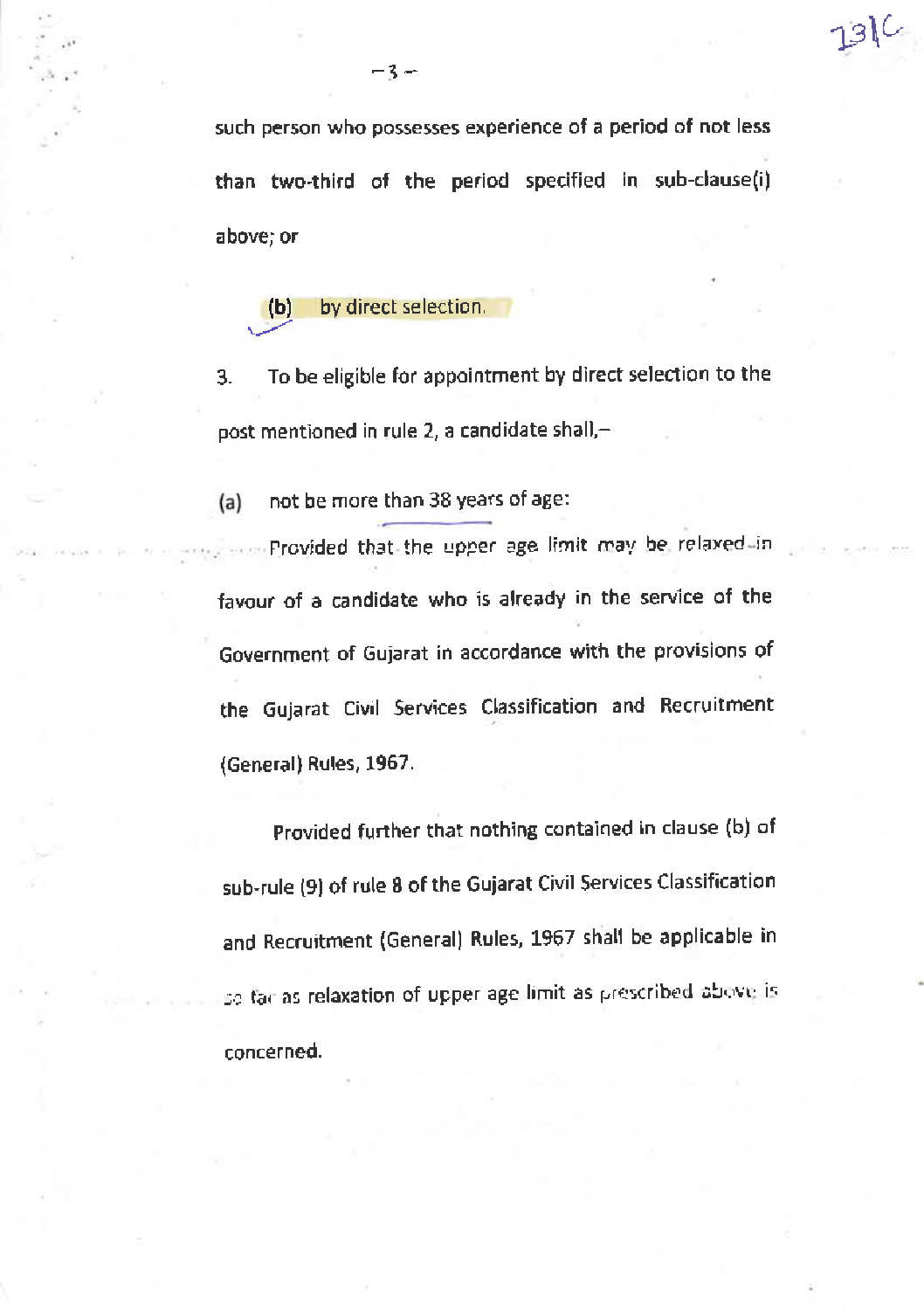(i) possess a Master degree in Prosthetics and Orthotics  $(b)$ obtained from any of the Universities established or incorporated by or under the Central or a State Act in India; or any other educational institution recognised as such or declared to be deemed as a University under section 3 of the University Grants Commission Act, 1956 with one vears teaching experience in the relevant subject from the Government institute or Government recognized institute; or

(ii) possess a Bachelor degree in Prosthetics and Orthotics obtained from any of the Universities established or incorporated by or under the Central or a State Act in India; or any other educational institution recognised as such or declared to be deemed as a University under section 3 of the University Grants Commission Act, 1956 with three years experience in the relevant subject from the teaching Government institute or Government recognized institute, or

(iii) possess a diploma in Prosthetics and Orthotics obtained from any of the Universities established or incorporated by or under the Central or a State Act in India; or any other

 $\pm 1$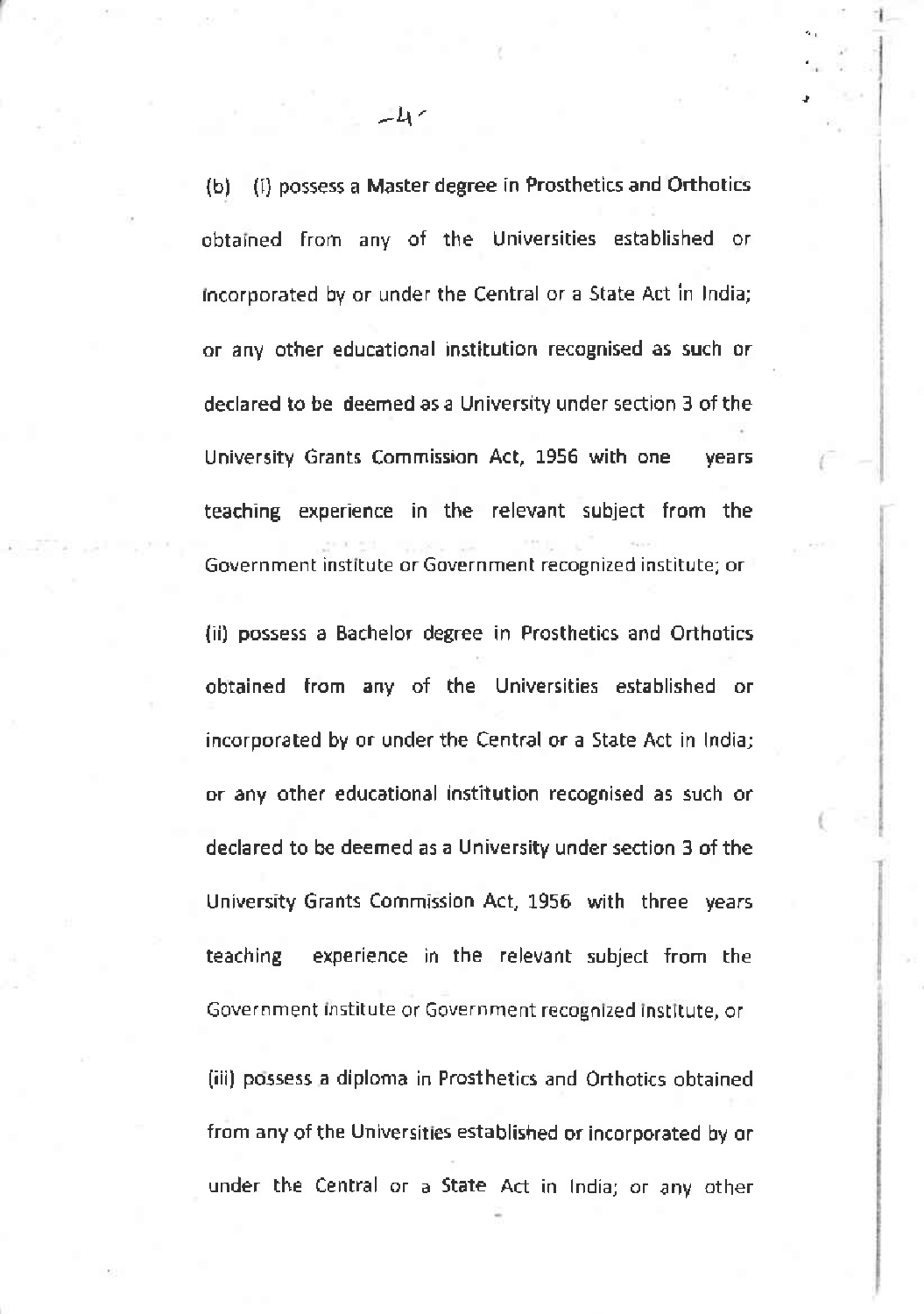educational institution recognised as such or declared to be a deemed as a University under section 3 of the University Grants Commission Act, 1956 with five years teaching experience in the relevant subject from the Government institute or Government recognised institute;

 $-5$ 

 $51C$ 

possess the basic knowledge of computer application as  $(c)$ prescribed in the Gujarat Civil Services Classification and Recruitment Rules, 1967, and

possess adequate knowledge of Gujarati or Hindi or  $(d)$ both.

The candidate appointed by direct selection shall be on  $\mathcal{A}$ probation for a period of two years.

The candidate appointed by direct selection shall during 5. his probation period require to undergo pre-service training and pass the post-training examination in accordance with the Gazetted Officer's Pre-service Training and Examination Rules, 1970.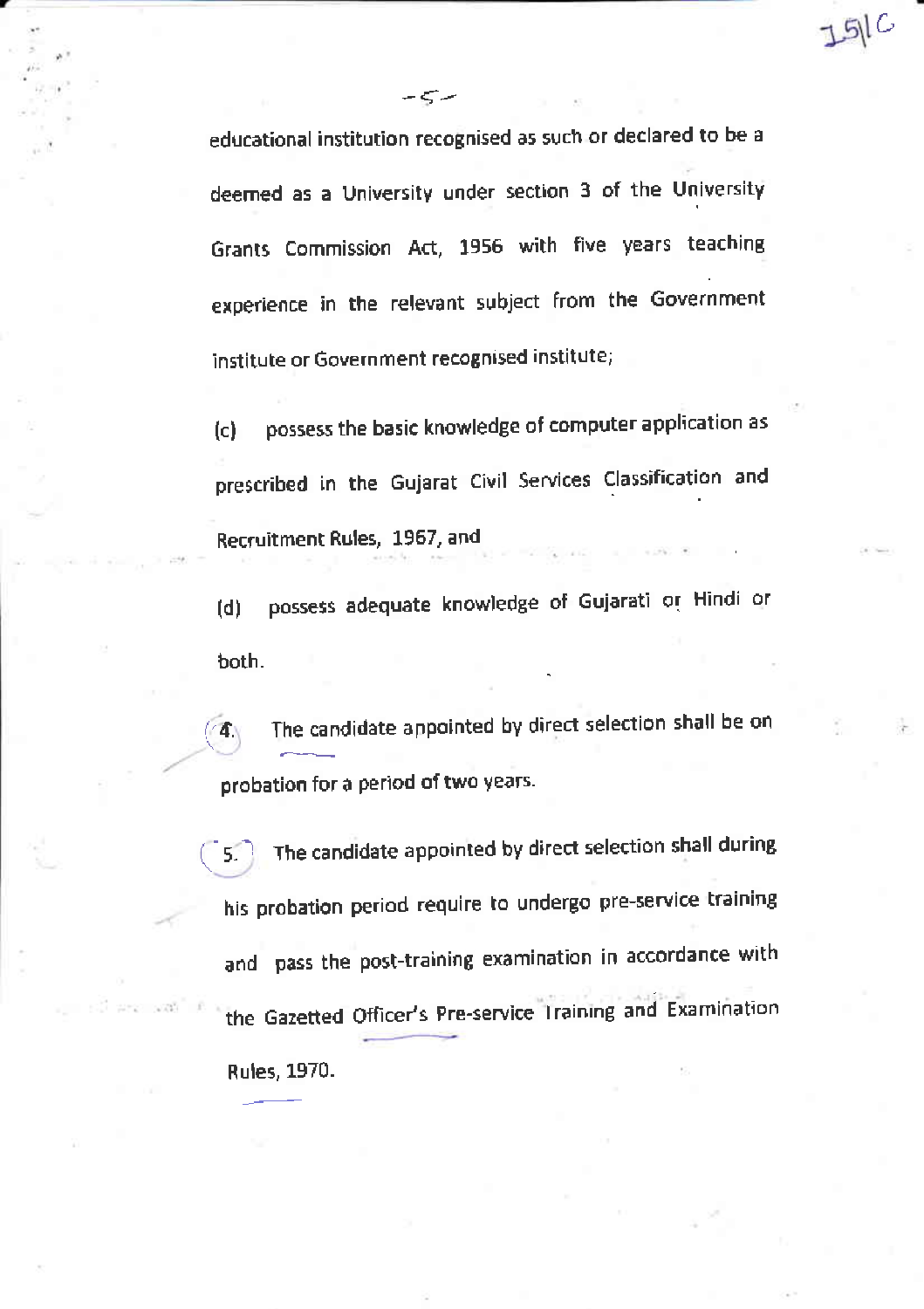The candidate appointed by direct selection shall during 6. his probation period shall require to pass the qualifying examination for computer knowledge in accordance with the Gujarat Civil Service Computer Competency Training and Examination Rules, 2006.

The candidate appointed by direct selection shall 47. require to pass the examination in Hindi or Gujarati or both in accordance with the rules prescribed by the Government.

The candidate appointed either by promotion or by VR. direct selection shall require to undergo such training and pass such examination as may be prescribed bv the Government.

The candidate appointed by direct selection shallrequire to get himself registered with the Rehabilitation Council of India as a professional at the time of application for direct selection, if he is not so registered.

The candidate appointed by direct selection shall  $(10.)$ require to furnish a security and surety bond in such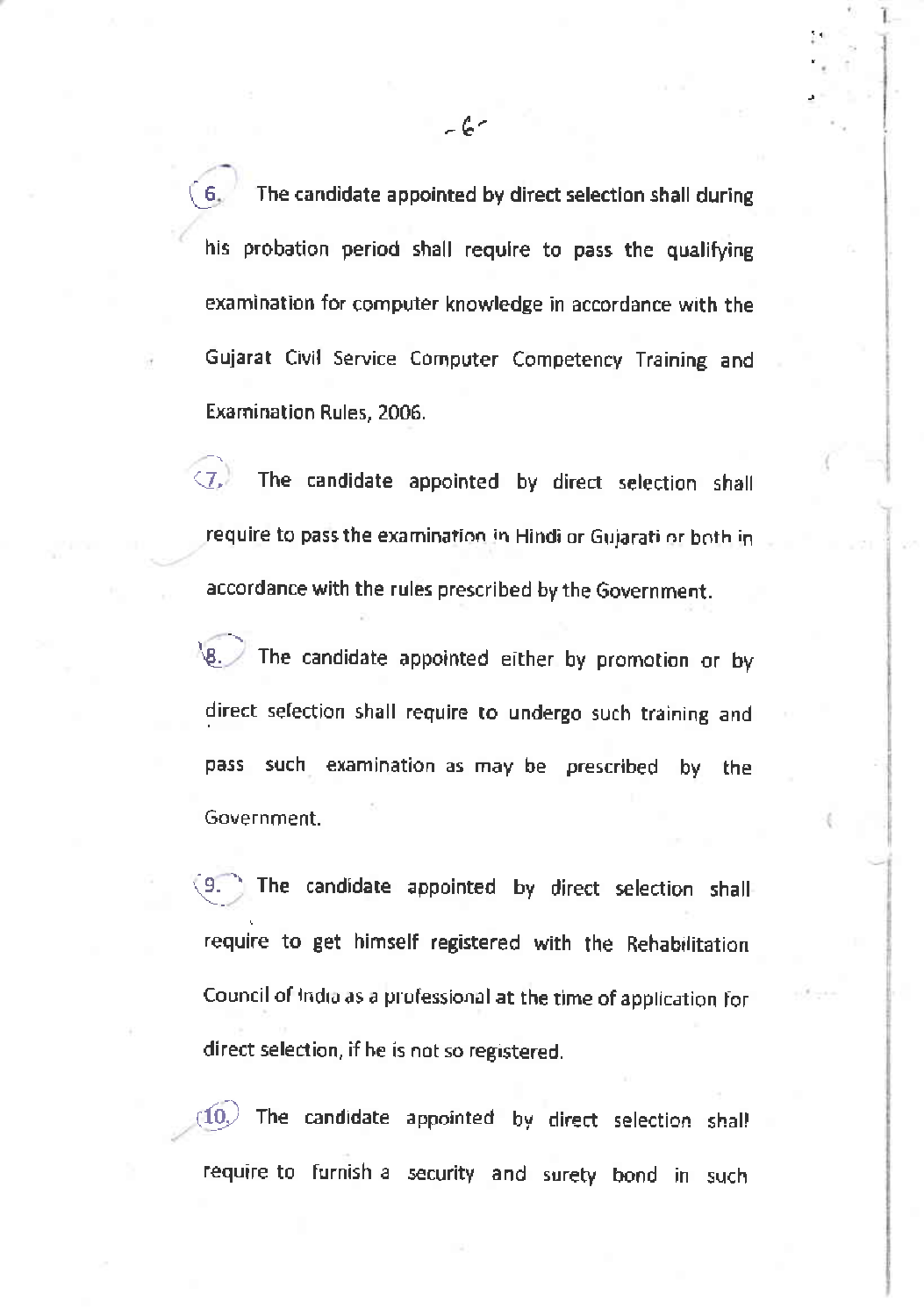form, for such amount and for such period as may be prescribed by the Government.

By order and in the name of the Governor of Gujarat,

## (V. GARANZARA)

 $L + C$ 

## Joint Secretary to Government.

## To,

- > The Secretary, Gujarat Public Service Commission, Aayog Bhavan, Sector-10-A, Gandhinagar. (By letter).
- > The Additional Chief Secretary, (Personnel) General Administration Department, Sachivalaya, Gandhinagar.
- > The Secretary, Legislative and Parliamentary Alfairs Department, Sachivalaya, Gandhinagar.
- > P.S to Additional Chief Secretary, Health and Family Wellare Department, Sachivalaya, Gandhinagar.

> The Accountant General, Gujarat, Ahmedabad / Rajkot.

- > The Commissioner of Health, Medical Services and Medical Education, Gandhinagar.
- > The Additional Director. (Medical Services), Gandhinagar.
- > The Additional Director (Health Services), Gandhinagar.
- > The Additional Director, Medical Education and Research, Gandhinagar.
	- > The Dean, Medical College, Ahmedabad / Vadodara / Surat / Bhavnagar/Rajkot/Jamnagar.
	- > Dean, Dental College, Ahmedabad / Jamnagar.
	- > The Medical Superintendent, (teaching hospitals ) Ahmedabad / Vadodra / Surat / Bhavnagar / Rajkol / Jamnagár.
	- > Director, Government Spine Institute and Physiotherapy College, Civil Hospital Compound, Ahmedabad.